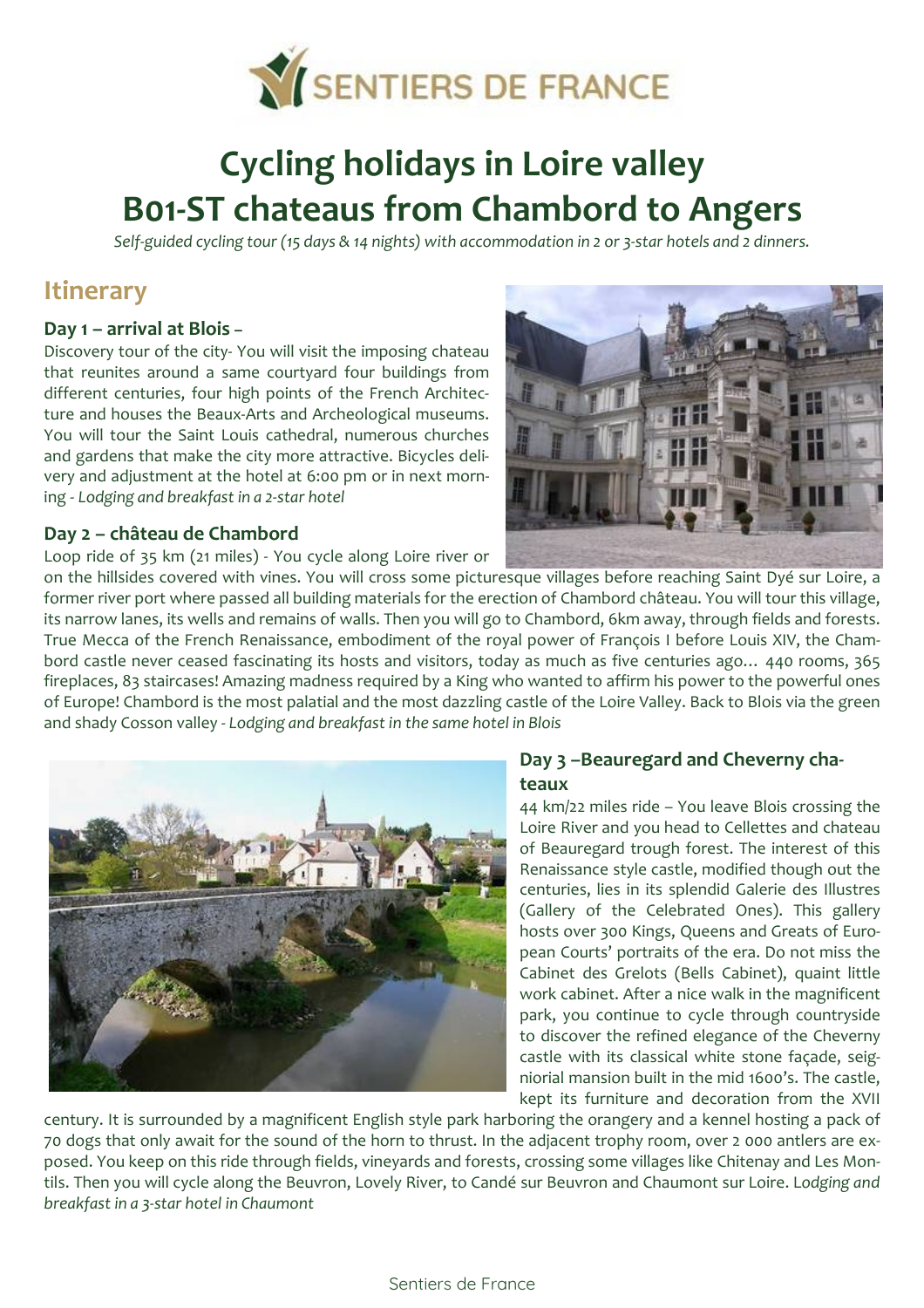## **Day 4 - Château of Chaumont and Montrichard**

28 km/17 miles ride – Start your day by visiting Chaumont chateau. Overlooking the Loire River from atop a cliff, the Castle used to be a fortress built during the X century. Demolished by Louis XI in 1465, it was then replaced by a more modern castle built by the Amboise family, who gained fame during the Italian wars. It was modified again during the XVIII century and lost its defensive look with the disepearing of the building closing the courtyard on the valley side. The castle of Chaumont is richly furnished and decorated. At the end of the XIX century, Prince Amédée of Broglie had luxurious stables installed as well as an English style landscaped park at the same time the castle was being restored. You will cross forest and vineyard and come across the Cher riverbank and Montrichard. You will go up alleys bordered by vintage houses and reach the square donjon, the ultimate testimony of a fortress, which used to protect the bridge over the Cher River. From atop that hill, you will get a breathtaking view of the town and the valley. You may want to visit the town's beautiful churches along with some interesting fountains. You will cross over the bridge and take a last look at the magnificent view of the town before continuing on to Chenonceaux and its renowned castle, one of the most beautiful and most elegant of the Loire valley - *Lodging and breakfast in a 2-star hotel in Chenonceaux village*



#### **Day 5 –Chenonceau chateau and Amboise**

18 km/11 miles ride – this day starts with the visit of Chenonceau castle. Erected on the Cher River, atop an old windmill's foundation, the chateau is a true illustration of the Renaissance era's architecture. A ladies castle according to French history since they supervised its construction embellished it and saved it from the French Revolution's damages. The castle is surrounded by a magnificent park and some beautiful French style gardens. It hosts a marvelous collection of vintage furniture from the Renaissance era, tapestries dating from the XVI and XVII centuries as well as some vintage master pieces. You leave the Cher banks to go to Amboise through forests, vineyards and some lovely small valleys. You will discover the pagoda of Chanteloup on the outskirt of

Amboise. This Chinese style construction of a pure Louis XVI style was erected in 1775 and offers atop its 44 meters an imposing view of the Loire valley and the Amboise forest. It is the last testimony of the Duke of Choisel's famous castle, destroyed in 1823 by a group of estate merchants who sold it away stone by stone! There you will enjoy oldfashioned outdoor activities or will take a romantic stroll by the 3 hectare pond. You reach Amboise and ends this day with a discovery tour of the town which hosts several old houses and manors. The Town Hall Museum is housed by an ancient mansion built during late 1500's. There you may view some harmoniously displayed objects and documents, reminders of Amboise's rich past in a Renaissance setting. Virgin of the XIV century tapestries from Aubusson, King Louis Philip's furniture, testimonies from the Duke of Choi-

seul and few paintings from his castle.

*Lodging and breakfast in a 2-star hotel in Amboise* 

#### **Day 6 – Amboise, Montlouis and Vouvray vineyards**

30 km/18 miles ride - the day starts with the discovery of Clos Luce and Amboise chateaux. the Clos Lucé castle, beautiful white and pink stone construction was the last home of Leonardo Da Vinci. Invited to France by François I, the famous Italian artist stayed and worked there until his death. Let yourself be amazed by the genius of this visionary man while discovering the famous machines he drew and which were recreated under the patronage of IBM. Traverse this ancient town and its numerous alleys bordered by vintage houses and you will reach the Loire riverbank and its castle. Erected during the XV and XVI centuries, at the request of Charles VIII and François I, the Amboise Castle was the first regal mansion under the French Renaissance therefore hosting an exceptional furniture collection. Overlooking Amboise, the gardens offer one of the most beautiful landscapes of the Loire River. Then you will cycle through vineyards of Montlouis and Vouvray to reach Tours. Tasting is not forbidden…*Lodging and breakfast in a 2-star hotel in Tours center*

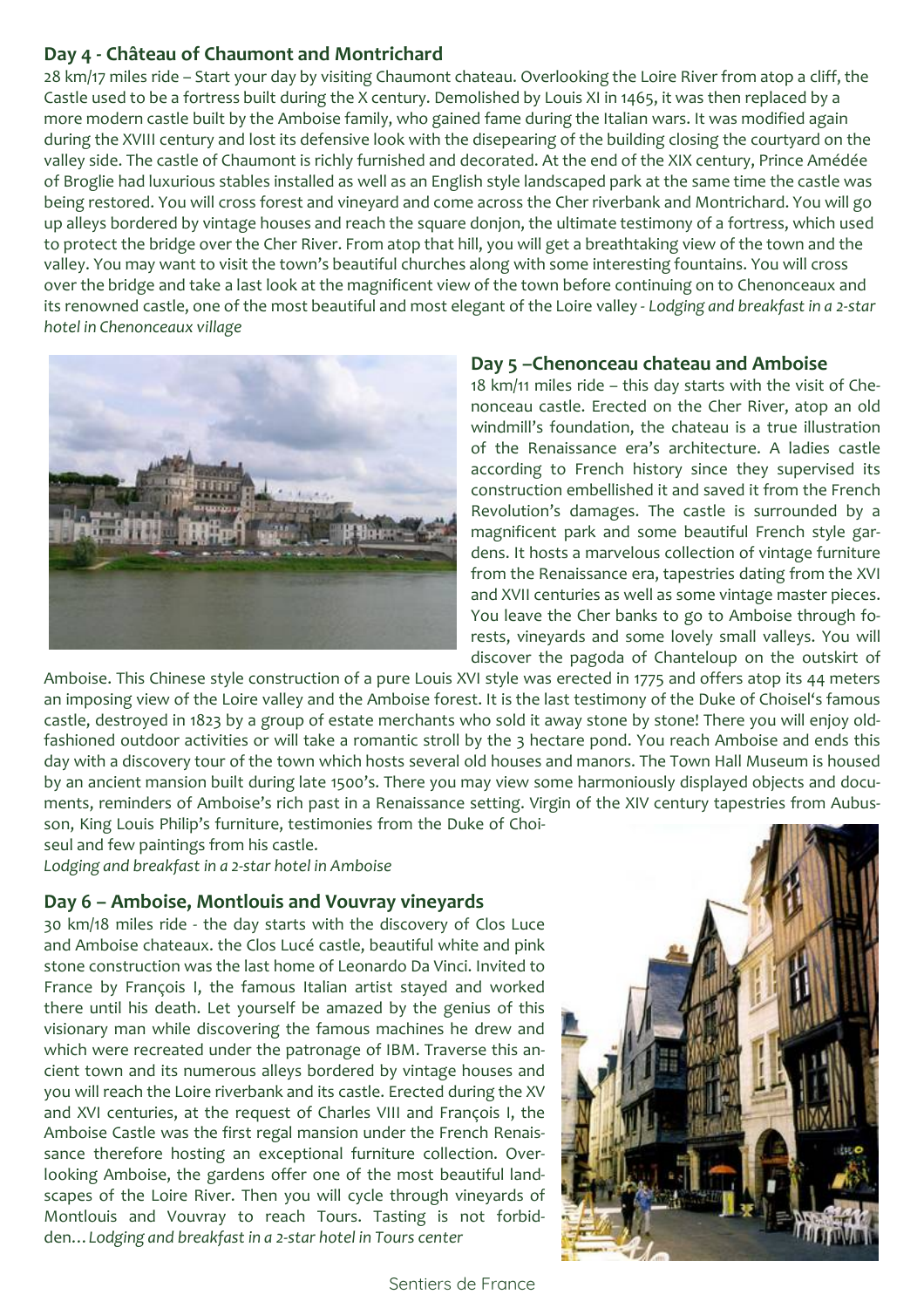## **Day 7 –Tours and St Côme priory**

Tours is a town of art and history. This ancient Gallo-Roman capital became Saint Martin's town during the IV century when the inhabitants begged him to be their bishop. A great builder, Saint Martin covered the Touraine grounds with churches and chapels. He also required the erection of the Marmoutier monastery on the North river bank of the Loire. During the V century, a basilica was erected above Saint Martin's tomb. Today, only two towers remain: the Charlemagne Tower and the Clock Tower. During the XV and XVI centuries, Tours became the capital of the French Kingdom. It enjoyed a true blossoming of art and architecture. It is the perfect place to stroll along alleys and small parks, around the Place Plumereau bordered by beautiful wooden houses, or in the cathedral district, which has begun construction in the XIII century and was not finished before the XVI century. You may visit the cloister Psalette which is located right next to it and the castle whose tower Tour de Guise is the only remains from the XIII century. Tours possesses beautiful museum: the Beaux Arts museum located in the ancient bishop or the archeological museum of Touraine region located in the beautiful Hôtel Gouin – true masterpiece from the Renaissance era. You can leave the city to go to St Come priory, 5 km away, to admire the remains of this stop on the way to Santiago de Compostella where Ronsard poet is buried in the middle of a magnificent rose garden, a contemporary creation inspired by Medieval and Renaissance gardens - *Lodging and breakfast in the same hotel in Tours* 

## **Day 8 –Villandry and Azay le Rideau chateaux**

30 or 38 km ride (18 or 24 miles) - You will leave Tours by the riverbanks, first the Loire river's then the Cher's, in order to reach Villandry passing by Savonnière's quaint little village. Villandry was erected around 1536 and is the last of the big castles built on the Loire riverbanks during the Renaissance era. The magnificent gardens of the Chateau de Villandry, reminder of the spirit of the gardens of the Renaissance, were restored at the beginning of the 20th Century by Dr. J. Carvallo, the owner since 1906. Trough countryside or following the Cher and Loire river's banks you will go to Azay le Rideau. Built on an island in the middle of the Indre River, the Azay-Le-Rideau castle was erected during François I's reign by a rich financier. It is one of the dwellings combining French castle charm to the Italian palaces' grace. The monumental staircase – which concentrates most of this rich décor – is the prestige centerpiece of this architecture. Rich person tapestries and pieces of furniture of XVI, XVII and XVIII centuries decorate the apartments of the castle. To the South and West, two ponds are laid out, reflecting facades. *Dinner, lodging and breakfast in a 2-star hotel* 



## **Day 9 – Chateau of Langeais, Ussé and Chinon.**

42 km/26 miles ride – You will cross orchards for several kilometers to reach the Loire River. You will cross an unusual bridge over the Loire in order to reach Langeais, one of the oldest towns in the Touraine region, which is overlooked by its imposing castle. The later was built at the request of Louis XI, on the site of an ancient fortress which was destroyed during the 'Hundred Years War' and which the square donjon is the only remains. Nowadays, the castle is home to a beautiful Renaissance style furniture collection retracing the seigniorial life of the XV century and Renaissance era. Then you will follow Loire River's banks to come across Ussé where you may visit

Sleeping Beauty's castle since it is said to have inspired Charles Perrault. Located on the edge of the Chinon forest, overlooking the Loire and Indre valleys, this castle seduces with its many roofs, small steeples, dormers and fire places which detach it from its green surroundings. The opened part of the castle is home to beautiful furniture as well as Flemish tapestries. The chapel, isolated in the park, is a perfect example of Renaissance style buildings. Magnificent gardens overlook the Indre valley. You will go to Chinon through forests and vineyards. *Lodging and breakfast in a 2-star hotel in Chinon.*

#### **Day 10 – Chinon, its vineyards and Le Rivau chateau**

20 or 40 km circular ride – Let the day start by a quaint visit of Chinon, an ancient medieval city that is home to numerous remains from its rich past. Located atop a hillside overlooking the Vienne River, the castle spreads over 400 meters. True illustration of the Military art of the Middle Age, it is the product of additions and modifications spreading from the X to the XV century. This historical city has held on to ancient houses and few churches, which you may discover while strolling though its alleys.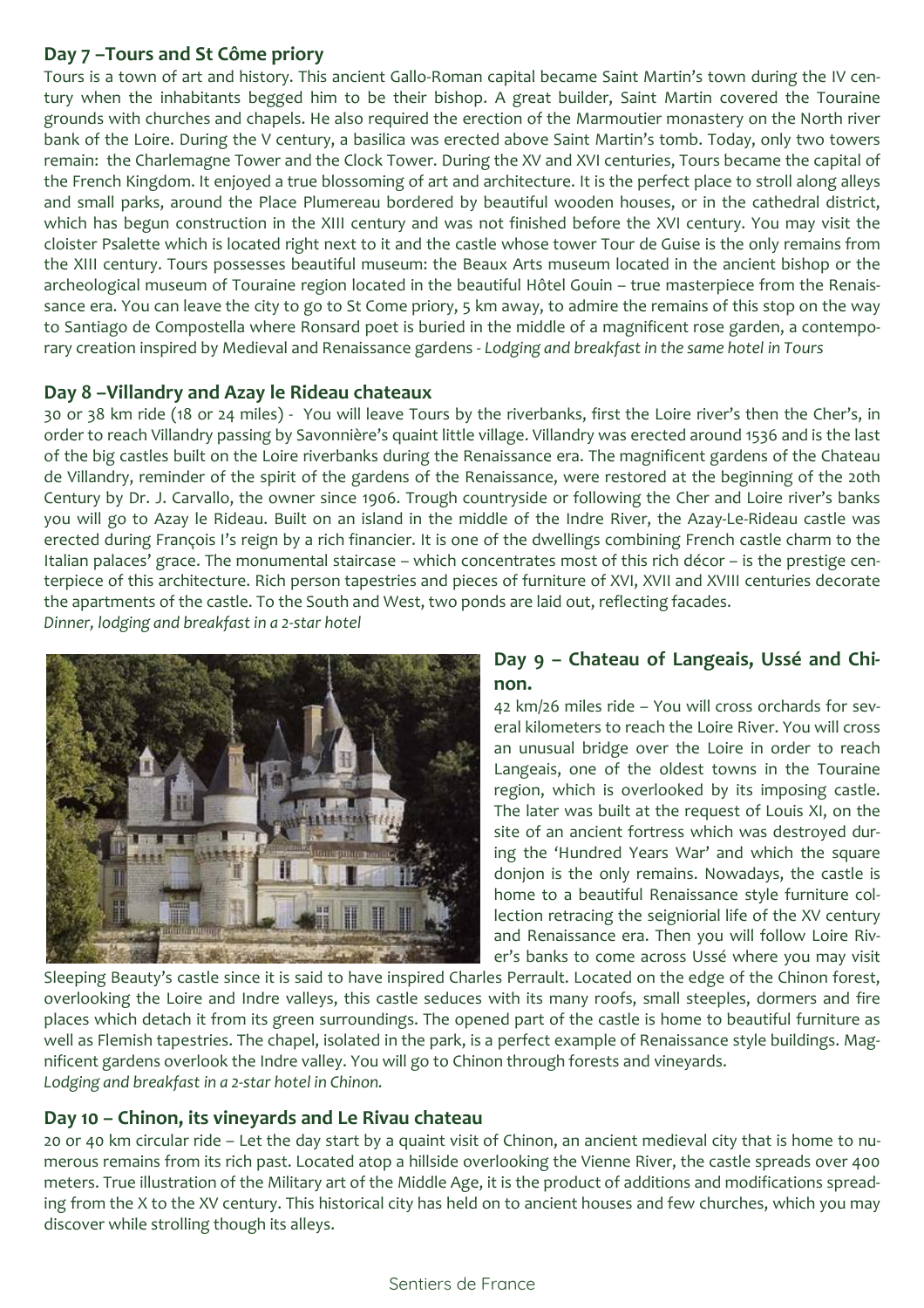Then you will leave this medieval city to discover Chinon vineyards and old and picturesque villages as Cravant les Coteaux or Panzoult. You will cross Vienne River at l'Ile Bouchard, a former river port. You will go through countryside to the medieval castle of Le Rivau, an historically significant 15th century château, completed with moats, draw bridges, and dramatic fortifications. At the end of the 20th century, Le Rivau, after a ten-year restoration campaign once again found its original splendor, and seems once again to have come from the pages of a book of fairy tales and legends. Back to Chinon - *Lodging and breakfast in the same hotel* 

### **Day 11 – Royal abbey of Fontevraud, Candes St Martin and chateau of Montsoreau**

35 km/22 miles ride – You will leave Chinon crossing the Vienne River. The first stop will be to visit La Deviniére, a 14th century house where Rabelais was born. You will continue to cycle through countryside and forests to reach Fontevraud and the famous abbey. It is among the vastest monastic ensembles of the Christian world. Founded in 1101 by Robert of Arbrissel, it quickly became famous by welcoming religious communities from different horizons, which, were placed under the authority of an abbess. Each community had its own covenant. The Abbey enjoyed the patronage of great protectors such as the Duke of Anjou and his descendants the Plantagenet, kings of



England. The abbey houses the remains of Henri II, Alienor of Aquitaine and their son Richard the Lion Hearted. The French Revolution terminated the order in 1792 and part of the buildings was transformed into prisons until 1963. Since then, the site has been undergoing major restructuration work. You may visit the abbey, cloisters of Saint Mary and Saint Benoit, the dining hall as well as the kitchens (magnificent building). After this discovery tour you will cycle down through vineyards to Candes Saint Martin, a quaint village at the crossing point of Vienne and Loire River. There you may see a magnificent church dating from the XII and XIII centuries, built on the spot where Saint Martin passed away. You will then continue you stroll along the riverbank to admire the Montsoreau castle, an ancient stronghold built on the Loire riverbanks and modified during the XV century – L*odging and breakfast in a 3-star hotel in Fontevraud* 



## **Day 12 – Cave dwelling villages, Breze and Montreuil-Bellay chateaux**

45 km/ 28 miles ride – the day starts with the discovery of typical villages wedged between Loire river and cliffs which housed some cave dwellings and numerous wine cellars. Through countryside you will bike to an out of the ordinary castle which holds many surprises: the Castle of Brézé. Surrounded by 13 meter large and 18 meter deep ditches, this fortified castle has been modified for centuries to become this elegant mansion which can be partially visited (great gallery, bedrooms, kitchens…) But this castle holds another secret: an underground fortress, dug into the freestone underneath the castle. You may travel through the mile long passage to uncover an amaz-

ing world! But the amazement and surprise do not end here! The ditch was haven to the villagers during the XVI century and homes were carved in the tender rock. You will discover a whole village with its baker, a silk farm since silk worms were raised, as well as magnificent wine presses and caves. You will then reach Montreuil Bellay, quaint little town surrounded by fortifications – which is still standing for the most part – bordering the Thouet River. There you may visit the lofty fortified castle built during the XI century: 650-meter long fortifications and 13 towers demonstrate the powerful defensiveness of this site! Later on, during the Renaissance era, its owners ordered the building of the 'new castle', an elegant mansion combining comfort with the Italian palaces style. You will cycle to Saumur late afternoon through the pleasant Thouet River - *Lodging and breakfast in a 2-star hotel in Saumur*

#### **Day 13 – Saumur, Cunault and Loire banks**